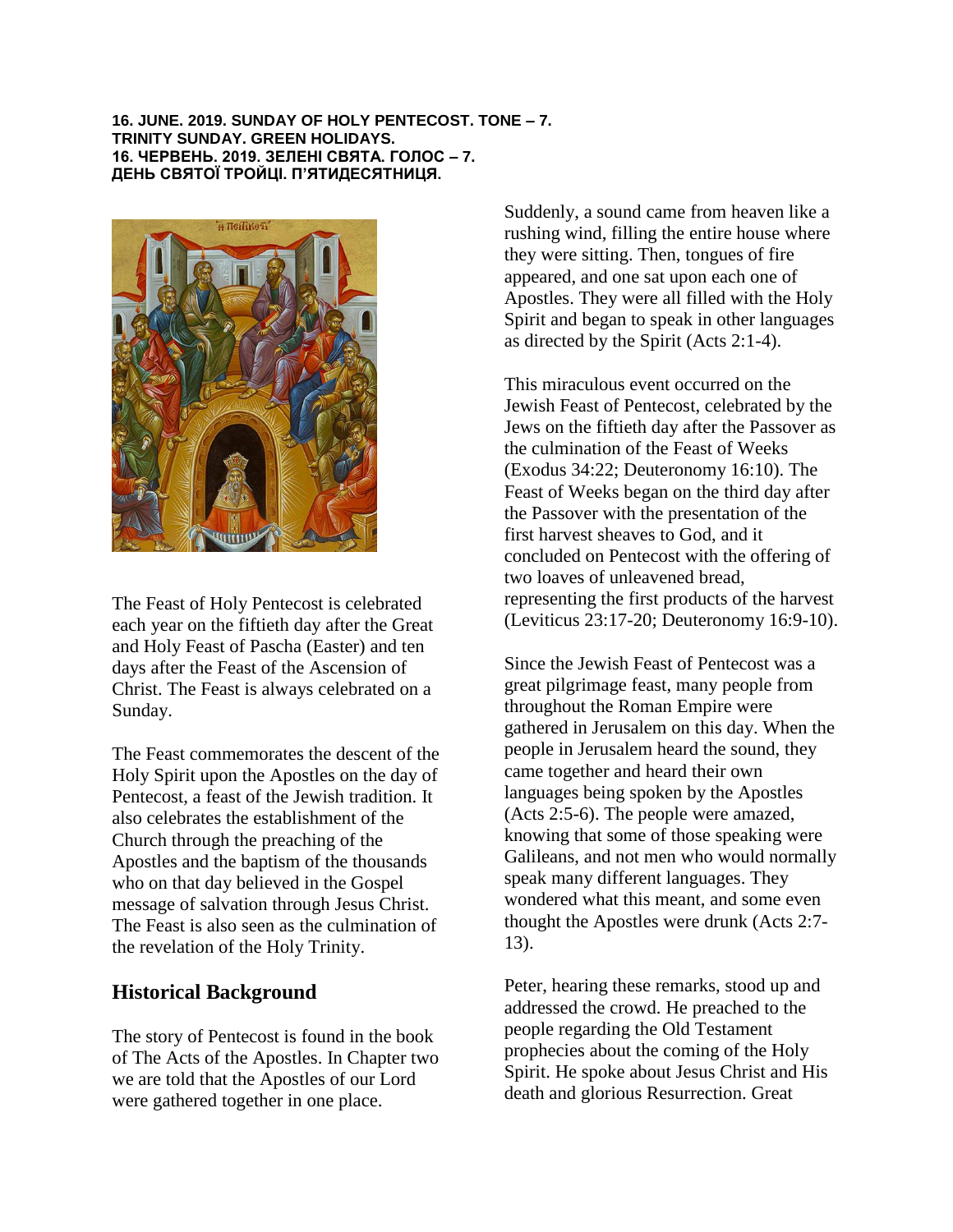conviction fell upon the people, and they asked the Apostles, "What shall we do?" Peter said to them, "Repent, and let every one of you be baptized in the name of Jesus Christ for the remission of sins; and you shall receive the gift of the Holy Spirit" (Acts 2:38-39).

The Bible records that on that day about three thousand were baptized. Following, the book of Acts states that the newly baptized continued daily to hear the teaching of the Apostles, as the early Christians met together for fellowship, the breaking of bread, and for prayer. Many wonderful signs and miracles were done through the Apostles, and the Lord added to the Church daily those who were being saved (Acts 2:42-47).

## **Icon of the Feast**

The icon of the Feast of Pentecost is known as "The Descent of the Holy Spirit". It is an icon of bold colors of red and gold signifying that this is a great event. The movement of the icon is from the top to the bottom. At the top of the icon is a semicircle with rays coming from it. The rays are pointing toward the Apostles, and the tongues of fire are seen descending upon

**MAGNIFICATION.** 

.

We magnify You, Christ the Giver of Life, and we honour Your All-Holy Spirit, Whom You sent from the Father to Your holy disciples.

**ENTRANCE HYMN: Be exalted, O Lord,** in Your power: with song and psaltery we will praise Your mighty deeds.

each one of them signifying the descent of the Holy Spirit.

The building in the background of the icon represents the upper room where the Disciples of Christ gathered after the Ascension. The Apostles are shown seated in a semicircle which shows the unity of the Church. Included in the group of the Apostles is Saint Paul, who, though not present with the others on the day of Pentecost, became an Apostle of the Church and the greatest missionary. Also included are the four Evangelists, Matthew, Mark, Luke, and John, holding books of the Gospel, while the other Apostles are holding scrolls that represent the teaching authority given to them by Christ.

In the center of the icon below the Apostles, a royal figure is seen against a dark background. This is a symbolic figure, Cosmos, representing the people of the world living in darkness and sin, and involved in pagan worship. However, the figure carries in his hands a cloth containing scrolls which represent the teaching of the Apostles. The tradition of the Church holds that the Apostles carried the message of the Gospel to all parts of the world.

*https://www.goarch.org/pentecost*

**ВЕЛИЧАННЯ.** Величаємо Тебе, Життєдавче Христе, і прославляємо Всесвятого Духа Твого, що Його від Отця послав єси Божественним ученикам Твоїм.

**ВХІДНЕ:** Пiднесися, Гoспoди, силoю Твoєю! Будемo спiвати й прoславляти мoгутнiсть Твoю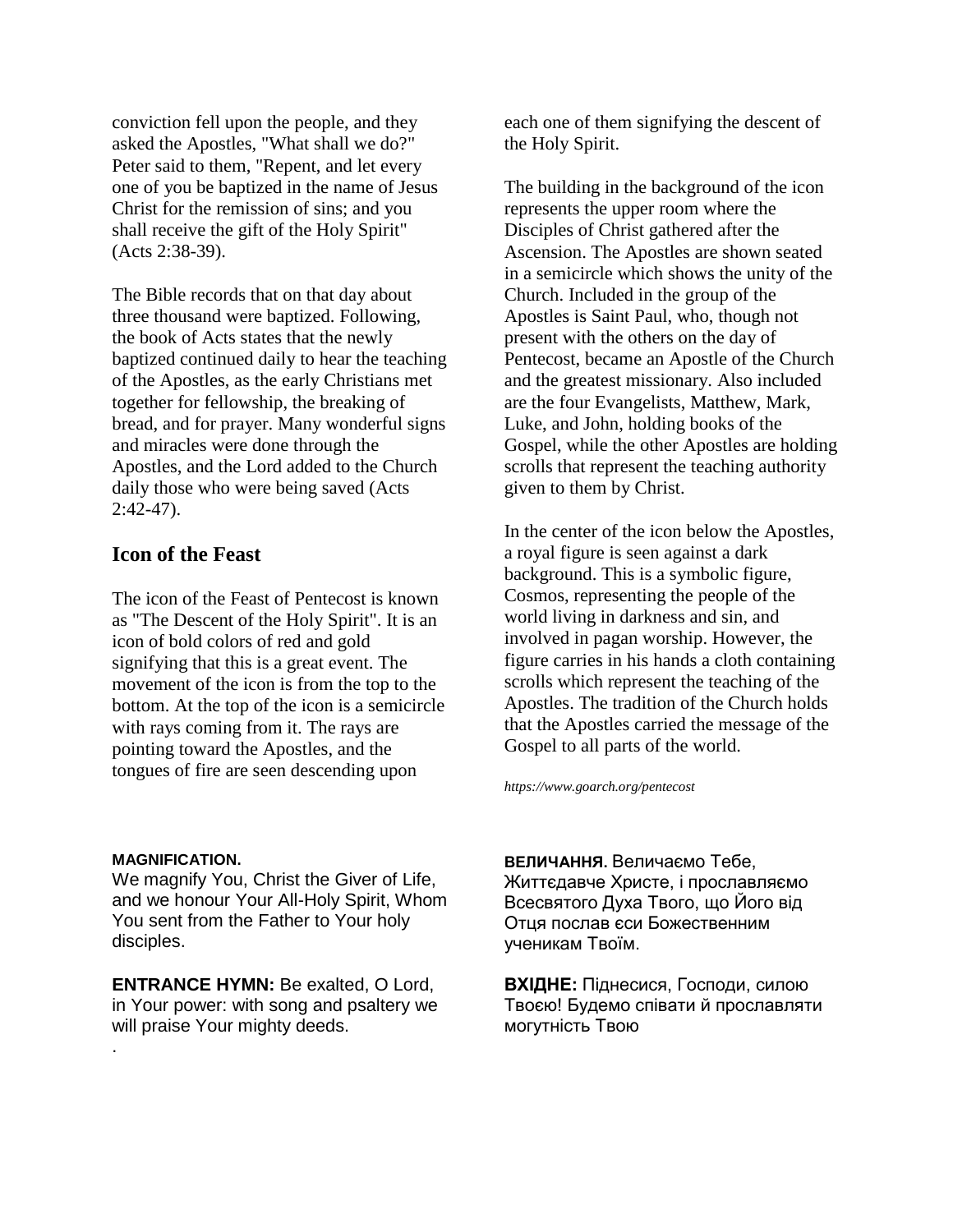### **TROPAR OF THE HOLY PENTECOST IN TONE – 8.**

Blessed are You, O Christ our God, / Who has revealed the fishermen to be most wise, / by sending down upon them the Holy Spirit, / and through them drew the universe into Your net. / O lover of mankind, glory to You.

**GLORY** to the Father and to the Son and to the Holy Spirit, now and forever and to the ages of ages. Amen.

## **KONDAK OF THE HOLY PENTECOST IN TONE – 8.**

When the Most High descended and confused the tongues, / He divided the nations: / But when He distributed the tongues of fire, / He called all to unity; / Therefore, with one voice, we glorify the All – Holy Spirit.

## **READER : " PROKIMEN IN TONE – 8.** Their

proclamation has gone out into all the earth and their words to the ends of the universe."

**CHOIR** : " Their proclamation has gone out into all the earth and their words to the ends of the universe."

**READER** : " The heavens declare the Glory of God and the firmament proclaims the work of His hands."

**CHOIR** : " Their proclamation has gone out into all the earth and their words to the ends of the universe."

**READER** : " Their proclamation has gone out into all the earth."

**CHOIR** : " And their words to the ends of the universe."

## **ТРОПАР СВЯТА НА ГОЛОС 8-ий.**

Благословенний єси, Христе Боже наш, що премудрими рибаків явив, пославши їм Духа Святого, і ними увесь світ уловив, Чоловіколюбче, Слава Тобі. **СЛАВА** Отцю і Сину і Святому Духові, і нині і повсякчас і на віки вічні, Амінь.

**КОНДАК СВЯТА НА ГОЛОС 8-ий.** 

Коли Ти, зійшовши, мови змішав, розділив Ти народи, Всевишній. Коли ж вогненні язики роздавав, то призвав усіх до єдності, і ми одноголосно славимо Всесвятого Духа.

## **ЧИТ.** : " **ПРОКИМЕН НА ГОЛОС 8-ий.** По

всій землі лунає голос їх, і до краю вселенної слова їх." **ХОР.** : " По всій землі лунає голос їх, і до краю вселенної слова їх."

**ЧИТ.** : **(СТИХ)** " Небеса возвіщають славу Божу, про діла ж Його промовляє небозвід." **ХОР.** : " По всій землі лунає голос їх, і до краю вселенної слова їх."

**ЧИТ.** : " По всій землі лунає голос їх." **ХОР.** : " І до краю вселенної слова їх."

**THE EPISTLE** Acts. 2 : 1 – 11

2 When the Day of Pentecost had fully come, they were all with one accord in one place. <sup>2</sup> And suddenly there came a sound from heaven, as of a rushing mighty wind, and it filled the whole house where they were sitting. <sup>3</sup> Then there appeared to them divided tongues, as of fire, and *one* sat upon each of them. <sup>4</sup> And they were all filled with the Holy Spirit and began to speak with other tongues, as the Spirit gave them utterance.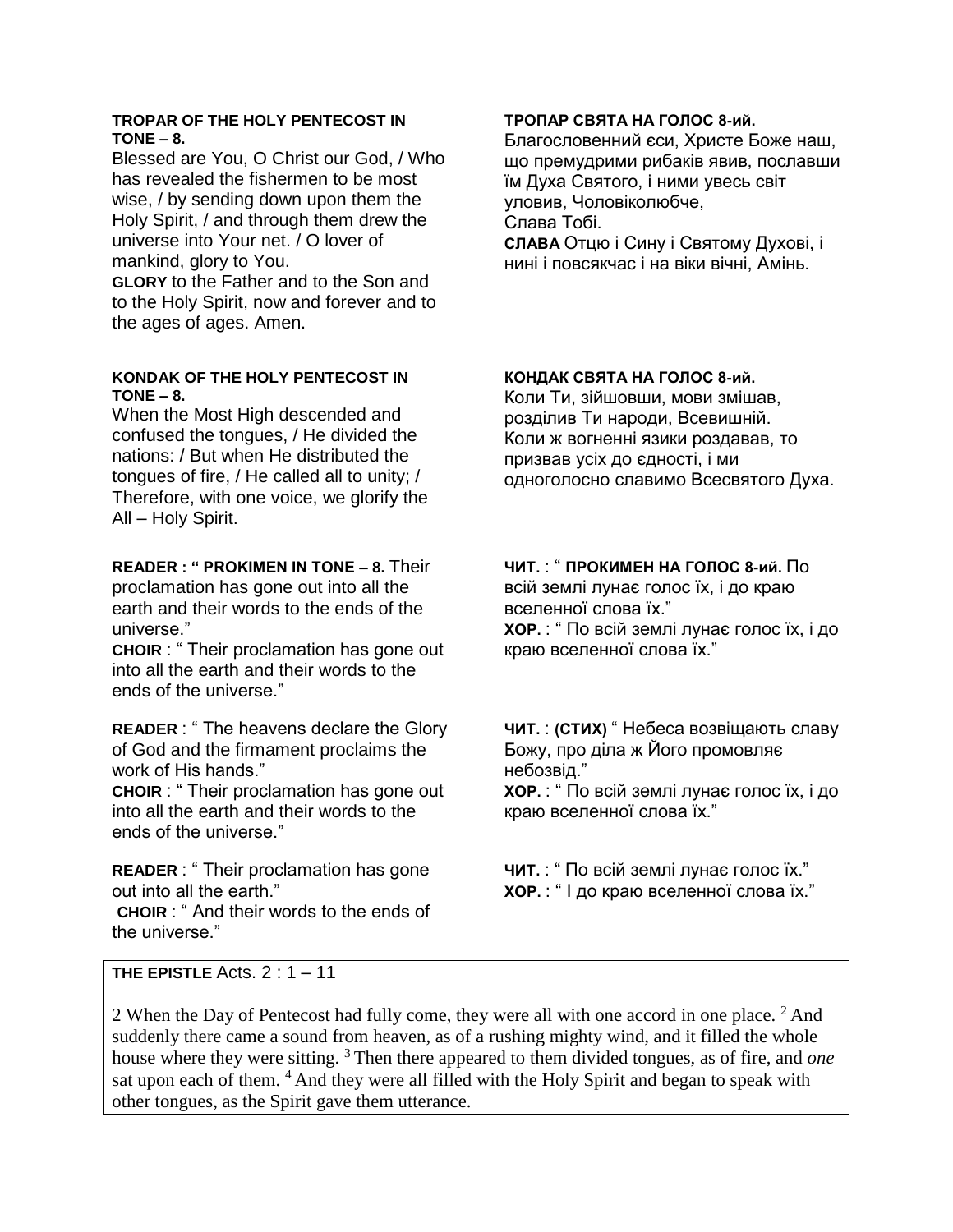<sup>5</sup> And there were dwelling in Jerusalem Jews, devout men, from every nation under heaven. <sup>6</sup> And when this sound occurred, the multitude came together, and were confused, because everyone heard them speak in his own language.  $7$  Then they were all amazed and marveled, saying to one another, "Look, are not all these who speak Galileans? <sup>8</sup> And how *is it that* we hear, each in our own language in which we were born? <sup>9</sup> Parthians and Medes and Elamites, those dwelling in Mesopotamia, Judea and Cappadocia, Pontus and Asia, <sup>10</sup> Phrygia and Pamphylia, Egypt and the parts of Libya adjoining Cyrene, visitors from Rome, both Jews and proselytes, <sup>11</sup> Cretans and Arabs—we hear them speaking in our own tongues the wonderful works of God."<sup>1</sup>

**READER** : " **ALLELUIA IN TONE – 1.**  Alleluia." **CHOIR** : " Alleluia, Alleluia, Alleluia."

**READER** : " By the Word of the Lord were the heavens established and all the might of them by the Spirit of His mouth. Alleluia."

**CHOIR** : " Alleluia, Alleluia, Alleluia."

**READER** : " The Lord looked down from Heaven, and beheld all the sons of men. Alleluia."

**CHOIR** : " Alleluia, Alleluia, Alleluia."

**ЧИТ. : " АЛИЛУЯ НА ГОЛОС 1-ий.** Алилуя." **ХОР.** : " Алилуя, Алилуя, Алилуя."

**ЧИТ.** : " Словом Господнім небеса утвердилися, і духом уст Його, вся сила їх. Алилуя." **ХОР.** : " Алилуя, Алилуя, Алилуя."

**ЧИТ.** : " З неба споглянув Господь, і побачив усіх синів людських. Алилуя." **ХОР.** : " Алилуя, Алилуя, Алилуя.

## **GOSPEL John. 7 : 37 – 52; 8 : 12**

<sup>37</sup> On the last day, that great *day* of the feast, Jesus stood and cried out, saying, "If anyone thirsts, let him come to Me and drink. <sup>38</sup> He who believes in Me, as the Scripture has said, out of his heart will flow rivers of living water." <sup>39</sup> But this He spoke concerning the Spirit, whom those believing in Him would receive; for the Holy Spirit was not yet *given,* because Jesus was not yet glorified.

 $40$  Therefore many from the crowd, when they heard this saying, said, "Truly this is the Prophet." <sup>41</sup> Others said, "This is the Christ."

But some said, "Will the Christ come out of Galilee?<sup>42</sup> Has not the Scripture said that the Christ comes from the seed of David and from the town of Bethlehem, where David was?" <sup>43</sup> So there was a division among the people because of Him. <sup>44</sup> Now some of them wanted to take Him, but no one laid hands on Him.

<sup>45</sup> Then the officers came to the chief priests and Pharisees, who said to them, "Why have you not brought Him?" <sup>46</sup> The officers answered, "No man ever spoke like this Man!"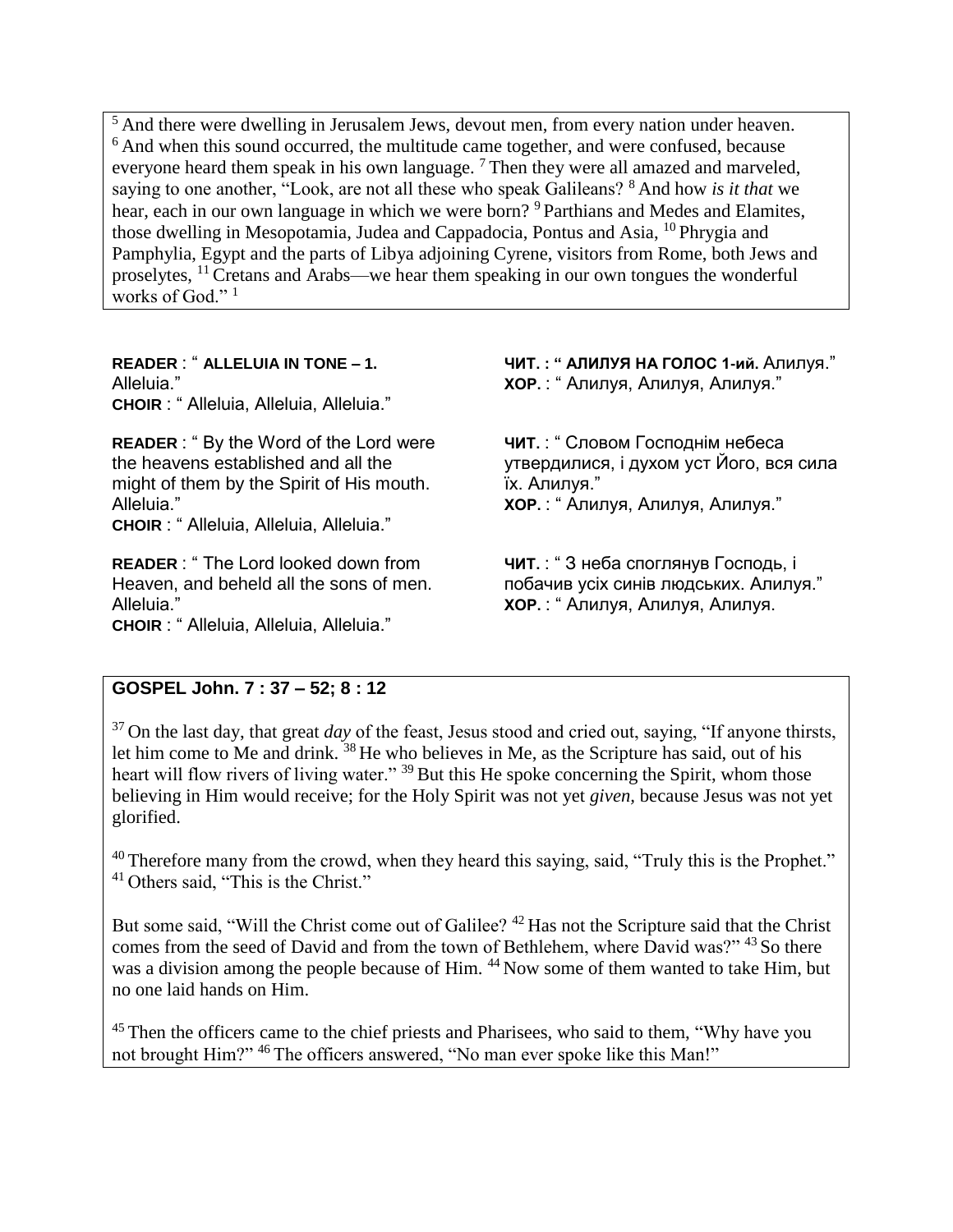$47$  Then the Pharisees answered them, "Are you also deceived?  $48$  Have any of the rulers or the Pharisees believed in Him? <sup>49</sup> But this crowd that does not know the law is accursed."

 $50$  Nicodemus (he who came to Jesus by night, being one of them) said to them,  $51$  "Does our law judge a man before it hears him and knows what he is doing?"<sup>52</sup> They answered and said to him, "Are you also from Galilee? Search and look, for no prophet has arisen out of Galilee."

 $12$  Then Jesus spoke to them again, saying, "I am the light of the world. He who follows Me shall not walk in darkness, but have the light of life."

### **INSTEAD OF THE TRISAGION:**

" As many as have been baptized into Christ have put on Christ. Alleluia."

#### **INSTEAD OF: " IT IS TRULY WORTHY…."**

" Magnify, O my soul, the Holy Spirit Who proceeds from the Father." **IRMOS IN TONE – 4:** 

.

" Rejoice, Queen, Glory of Mothers and Virgins. No mouth, however fluent and sweet of speech, is eloquent enough to worthily hymn You. No mind is capable of understanding Your childbearing. Therefore, with one voice we magnify You."

#### **COMMUNION VERSE:**

" Your good Spirit will guide me on level ground. Alleluia, Alleluia, Alleluia."

**ЗАМІСТЬ ТРИСВЯТОГО.** Усі ті, що в Христа хрестилися, у Христа зодягнулися. Алилуя

**ЗАМІСТЬ ДОСТОЙНО.** Величай душе моя, Святого Духа, що від Отця походить. **ІРМОС НА ГОЛОС 4-ий.** Радуйся, Царице, матір – дівственна славо, бо ніякі красномовні благовірливі уста нездатні Тебе оспівати достойно, і безсилий розум усякий, що Твої пологи зрозуміти. Тому Тебе однодушно славимо.

**ПРИЧАСНИЙ.** " Дух твій Благий наставить мене на землю правди. Алилуя, Алилуя, Алилуя."



**MID-MONTH FELLOWSHIP REMINDER: JUNE 30 after Divine Liturgy, hosted by your Outreach Mission Committee. Al says he knows how to fire up the barbecue. The committee will supply the dogs . Potluck salads welcome.**